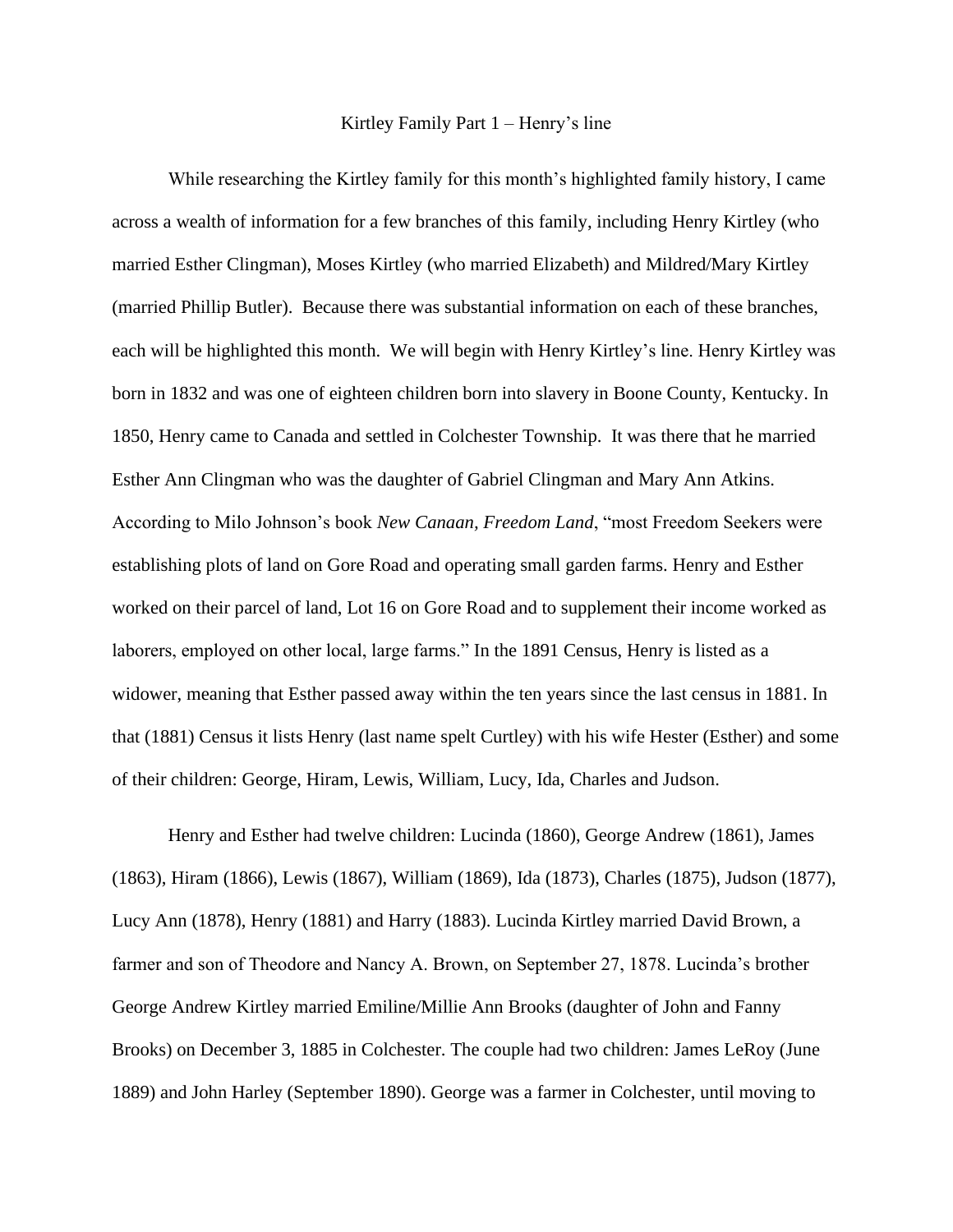Detroit in 1892 when he became a teamster for the Geneva Baking Company of Detroit. Sadly, George passed away after a team of horses he was driving panicked and he fell off the horse, breaking his leg. He died of septic shock due to the severity of the break.

George's brother James Kirtley married Emily Melissa Robinson, daughter of Paddy and Eliza Robinson, on April 28, 1879 in Colchester. The 1881 Census lists James and Melissa Curtley (Kirtley) with their 9-month-old son, Walter. The next census for 1891 lists James and his children Walter and Matilda, but James is listed as a widower. James' son Walter became a farmer and later married Nina Miller, the daughter of Elmer Miller and Emily Taylor. They married on February 10, 1904 in Saxville (Colchester). Also available was a birth record for James Harland Curtley who is listed as the son of James Madderson Curtley (Kirtley) and Emily M. Robinson and was born on June 3, 1886 in Colchester. After James' first wife Melissa's passing at the age of 29, James married Janny Petifoot, the daughter of Charles and Sarah Pettifoot, on September 18, 1887.

James' brother Lewis married Isabelle Grant and they resided in Detroit. Also found was another marriage record for Lewis, but this time to Emily Leach who was the daughter of Anderson Leach and Mary Ann Day. According to their marriage record, Lewis was a sailor and they married on February 4, 1891 in Windsor. Lewis' brother William sadly passed away at age 27 in March of 1895. William is listed as a labourer.

The next Kirtley child, Ida, married Edward Love on February 28, 1906 in Windsor. Edward, a barber, was born in Georgia and was the son of Oliver and Mary Love. Ida's death record from May 27, 1933 in Walkerville, lists her as a housewife. Ida's brother Charles Kirtley lived with his grandparents Gabriel and Mary Ann Clingman and assisted in the operation of Gabriel's garden farm. This information is found in the 1891 Census which lists Charles as living